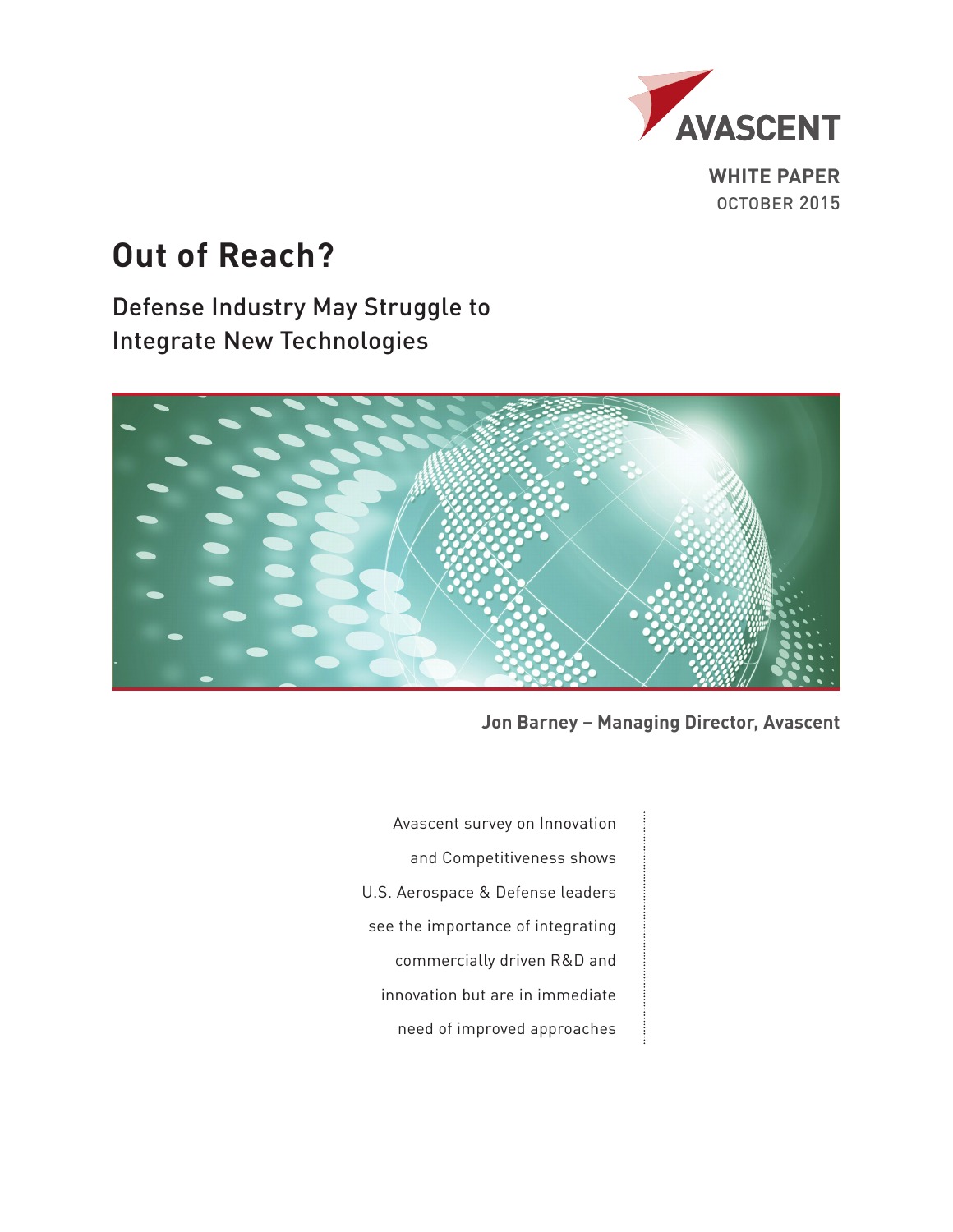

## **Out of Reach?**

Defense Industry May Struggle to Integrate New Technologies

## Setting the Stage

Impenetrable slums inhabited by tens of millions of people. Autonomous weapons engaged in ground combat against other machines. Bioenhanced soldiers possessed of superhero-like speed and strength.

This is the future of war, according to the U.S. Army, which is preparing today to "Win In A Complex World," the title of the latest Army Operating Concept. Meanwhile, the Department of Defense is working to make cutting-edge technologies an asset, not a liability, through the Pentagon's Third Offset strategy and Silicon Valley outreach. The tactical – and strategic – imperative is real. For a deployed soldier, their concern isn't which lab or company invented their squad's micro drone scouting rooftops for lurking snipers, it's whether technologies that improve mission effectiveness and save lives can get to their unit in the first place.

Access to the R&D-driven innovation that produces the kind of equipment and systems the U.S. military wants is far more challenging than is currently appreciated, according to Avascent's second annual survey of senior aerospace, defense, and technology leaders.

**"Defense is severely out of step with commercial R&D. A serious shakeup must occur, led by OSD thought leaders, to affect any change." – senior A&D executive**

## **Survey and Methodology**

**Avascent's 2015 survey on global innovation, R&D, and aerospace and defense industry competitiveness, is the firm's second exploring defense market dynamics from the perspective of senior A&D leaders from around the world. For this survey, there were over 200 respondents presented with 23 openended questions. Participation was global, led by US executives.** 

## Commercial Innovation's Impact Is Far Reaching Across A&D Sector

As Defense Secretary Ash Carter's recent trips to Silicon Valley reveal, finding new sources of innovation is a Pentagon priority. The survey reflects this conviction within the A&D industry as 91% of executives believe R&Ddriven innovation is important in maintaining military parity/superiority relative to rivals, and that government should always or often support commercial R&D-driven innovation (92%).

Senior industry leaders see commercial R&D having a major impact on their markets over the coming years. This trend is most prevalent in markets such as cyber/IT, electronic warfare, C4ISR, and training and simulation, though the majority of markets are expected to be impacted radically or significantly. See figure 1.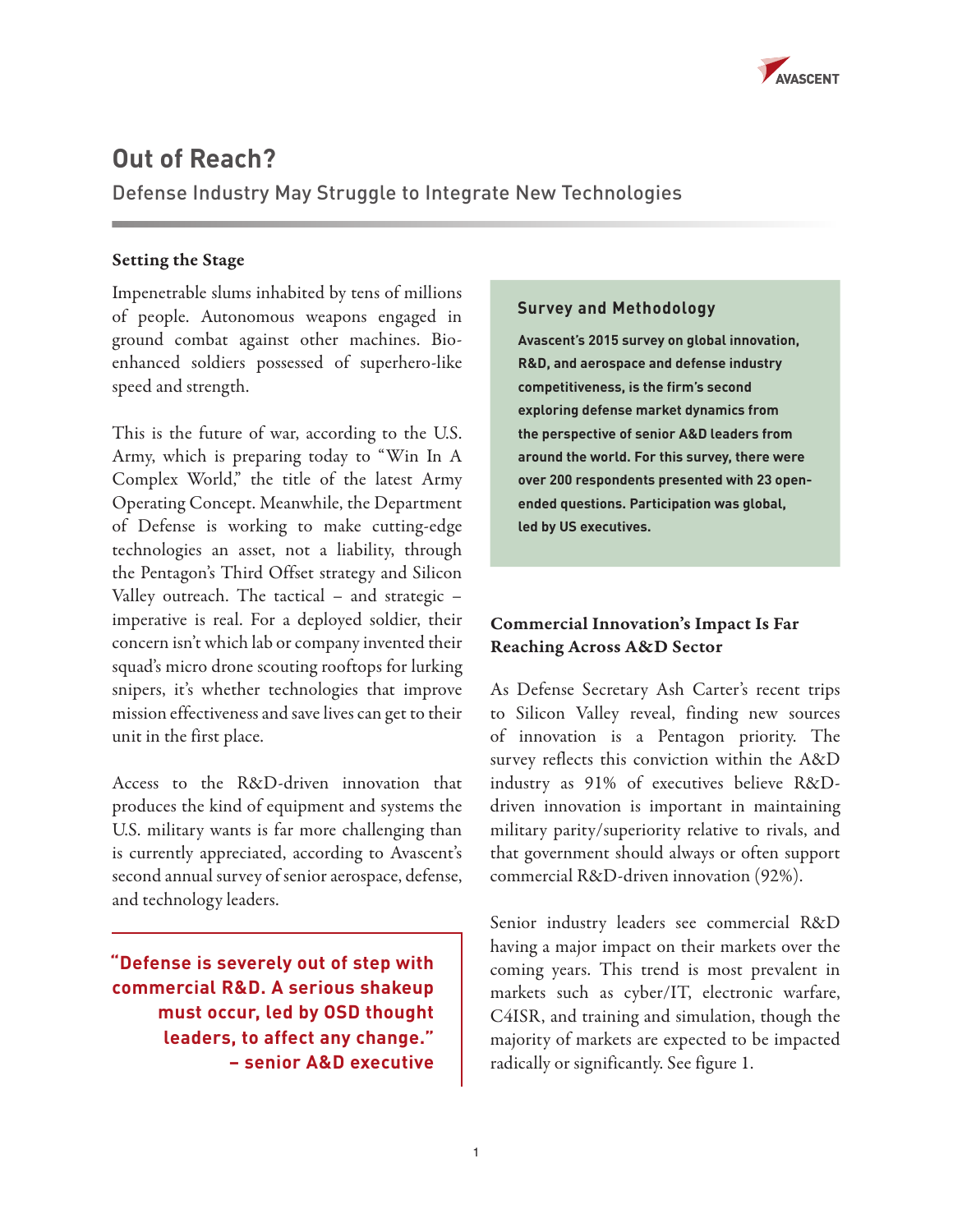

#### **Figure 1: Sectors most likely impacted by commercial R&D investment over next 10-15 years**

 $29$   $29$   $35$   $30$   $30$  $23$  24 20 20 18 52 26 19 4 4  $\Omega$ 10 20 30 40 50 60 70 80 % of respondents of respondents Cyber/IT Electronic/ Info warfare C4ISR Training & Simulation Structures Sustainment/ Materials **MRO** Platforms Weapon Missile Systems Systems & Munitions Significant - Widespread Impact Disruptive - Radical Impact

*Survey Question: In thinking about the defense industrial base, to what extent do you think the structure of the following sectors will be impacted by commercial R&D investment over the next 10-15 years?*

## A&D Companies Concede They Are Not Ready for Commercial Technologies

According to the 2015 survey's results, approximately half of surveyed executives say their companies are not ready to take advantage of commercial technologies. In addition, many saw a wide gap between defense and commercial innovation:

## *"Defense is severely out of step with commercial R&D. A serious shakeup must occur, led by OSD thought leaders, to affect any change." – senior A&D executive*

Fortunately, the survey also gives insight into specific steps the A&D industry and U.S. government can do to ensure the Army and the other services are equipped to "win in a complex world."

#### Targeting Commercial Innovation

The challenge for industry and government alike in this quest for innovation is apparent in a key finding from the survey: 44% of executives note their companies are not ready to leverage commercial R&D. This is a significant admission given the near unanimity concerning the importance of R&D driven innovation to military superiority. A more general belief also existed that internal R&D spending needs to increase. As one executive made clear:

## *"Industry needs to step up internal R&D to keep up and should leverage [the] commercial market for its products."*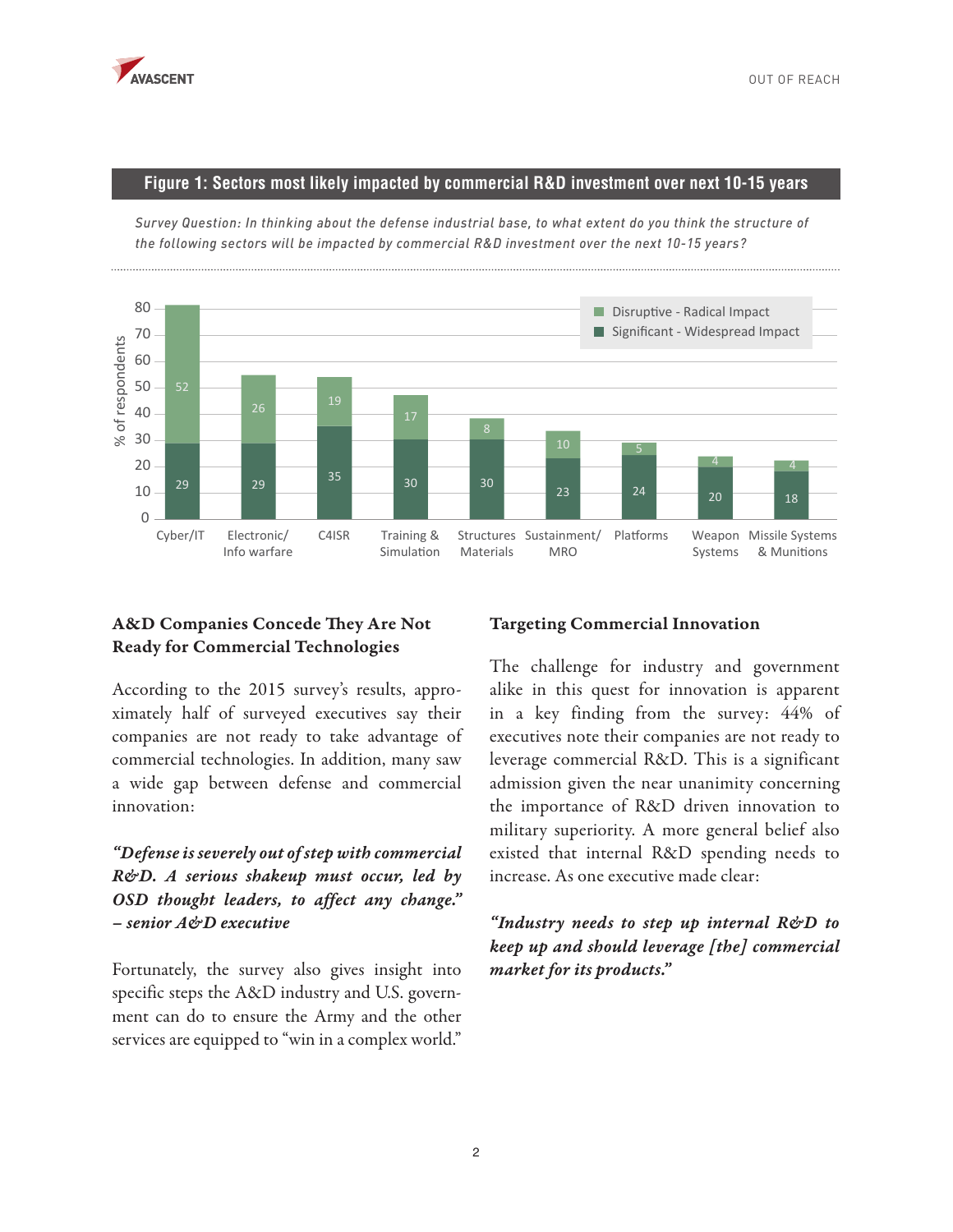

#### Barriers to A&D Innovation

From Avascent's experience, A&D companies are constantly looking for new and better ways to innovate. However, many firms face internal and external challenges that make it difficult to do so effectively.

Externally, when asked about the biggest obstacles to achieving meaningful impact with commercial R&D, defense companies cite a number of challenges including a lack of interest from commercial firms, intellectual-property restrictions, lower profitability of defense applications, and a long lead time compared to commercial markets. By far the biggest obstacle is "burdensome contracting requirements." See figure 2.

#### **Figure 2: Obstacles to reaching full potential of commercial R&D**

*Survey Question: Within areas where commercial R&D has the potential to have a meaningful impact, to what extent will the following issues be obstacles be to reaching that full potential?*



**According to the survey, as it turns out the biggest obstacle to achieving success with commercial R&D is not profitability or IP restrictions, or lack of awareness, or cultural fit – but rather paperwork and admin.**

Companies also are concerned about their internal ability to innovate. When asked about the degree to which commercial developments are a driver of innovation or market disruption in the A&D sector, and the challenges executives face at their companies, 45% of respondents say the "speedy evolution of commercial market offerings is out of step with the slower-moving defense sector." This response outpaces security and IP (35% of respondents state significant risk) and cultural fit with commercial providers (25%).

#### All-Source Innovation: What Can Be Done

Identifying a valuable software algorithm for autonomous ground vehicle operations in the civilian sector at home or abroad is one thing, acquiring it for a defense contractor's use is another.

The commercial sector's lead in many technologies exceeds what traditional A&D companies can currently offer their customers. That can, and should, change. The "Third Offset Strategy" is predicated on major changes to Defense Department acquisition, particularly the sources. If the Pentagon is turning to Silicon Valley, industry can as well. It need not stop there, either, as major U.S. allies such as the United Kingdom,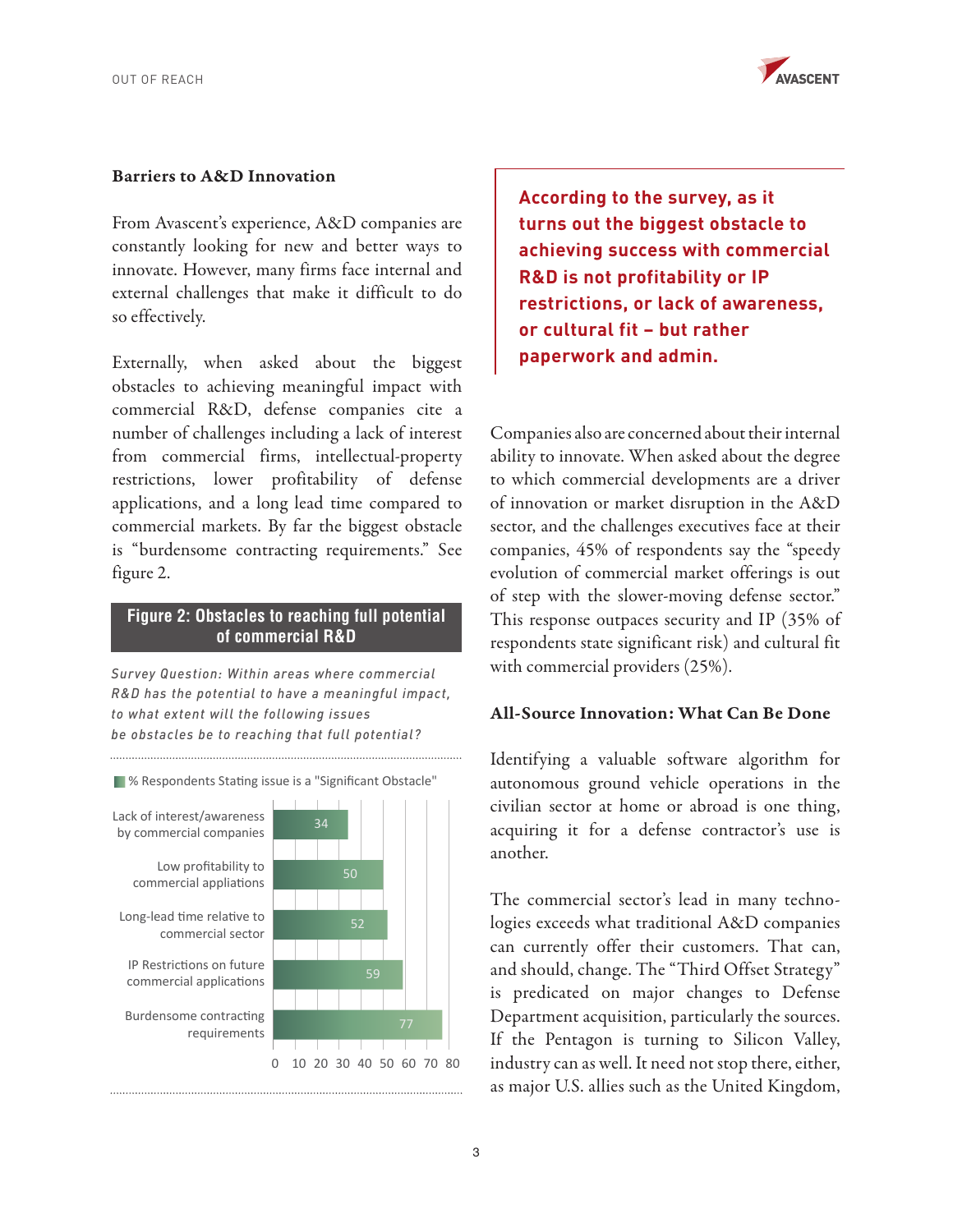

France and Germany represent viable partners for joint defense R&D projects and establishing new channels for accessing international technologies that are otherwise out of reach.

#### First Step: Look Outside, Not Just Inside

When companies evaluate approaches to harness innovation, they are essentially making strategic decisions. These can involve joint ventures, less formal partnerships, IP licensing, or mergers and acquisitions. While the survey shows these all can be effective in harnessing innovation to varying degrees, the least effective approaches reported are organic and internal investment. Only 18% of respondents cite organic approaches and internal investments as being consistent sources of innovation within the aerospace and defense sector. See figure 3.

#### **Figure 3: Most effective actions to drive innovation**

*Survey Question: What actions do you believe are most effective in harnessing innovation for firms?*



**8 % Respondents citing as "Consistent source of innovation"** 

The implication is that while many companies may have core competencies in leading edge technologies, it will be important for success to develop an *external innovation strategy* as well, that evaluates a combination of IP, M&A, partnerships, and more formal joint ventures.

If many innovative technologies are in fact out of grasp, from a corporate or acquisitions perspective, what can be done to ensure they are accessible to industry, and U.S. warfighters, in the near future?

Taking Avascent's 2014 and 2015 survey results into account, as well as Avascent's experience helping corporate and government clients make sound strategic decisions about technology investments, there are steps leaders can take:

#### A&D Industry:

- Develop core competency in external partnerships, joint ventures, IP licensing, and M&A based on portfolio analysis – recognize that internal initiatives are likely not enough to achieve success
- CEO/board leadership should prioritize commercial-market engagement
- Review internal processes targeting "paperwork" and organizational structure that may impede speed and success of innovation

#### U.S. Government:

• Work with defense industry to develop commercially oriented outreach in markets prioritized for high levels of disruption <sup>0</sup> <sup>5</sup> <sup>10</sup> <sup>15</sup> <sup>20</sup> <sup>25</sup> <sup>30</sup> <sup>35</sup> <sup>40</sup> (e.g. cyber, unmanned/robotics, EW, C4ISR)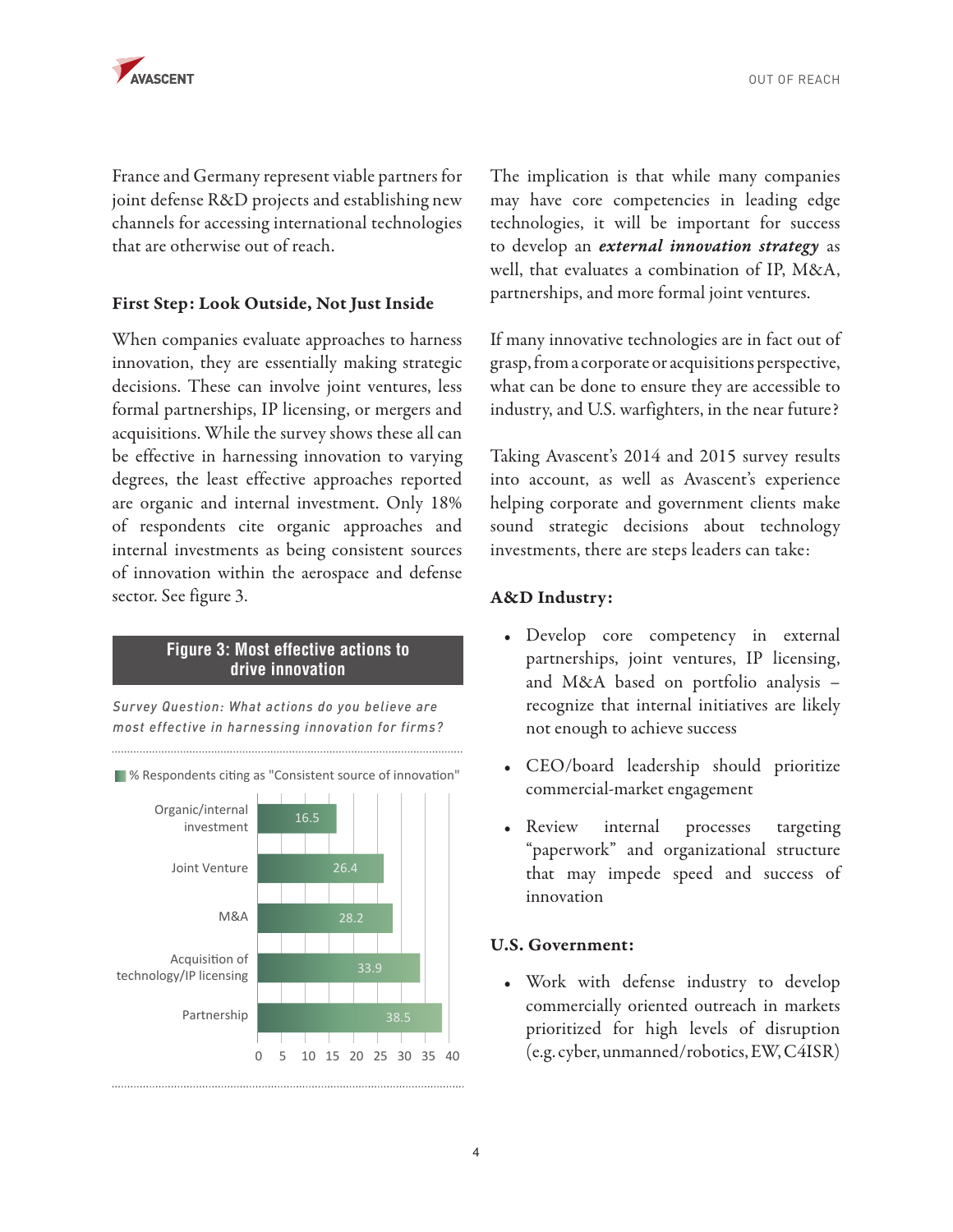

- Assess U.S. government ability to bring commercial innovation to defense markets, including identifying barriers to success
- Improve intellectual property policies to favor A&D innovation

#### Allied Governments:

- Sponsor international industry R&D investment programs
- Prioritize shared development of disruptive/ innovative technologies
- Advocate for allied R&D role in developing "Third Offset" strategy